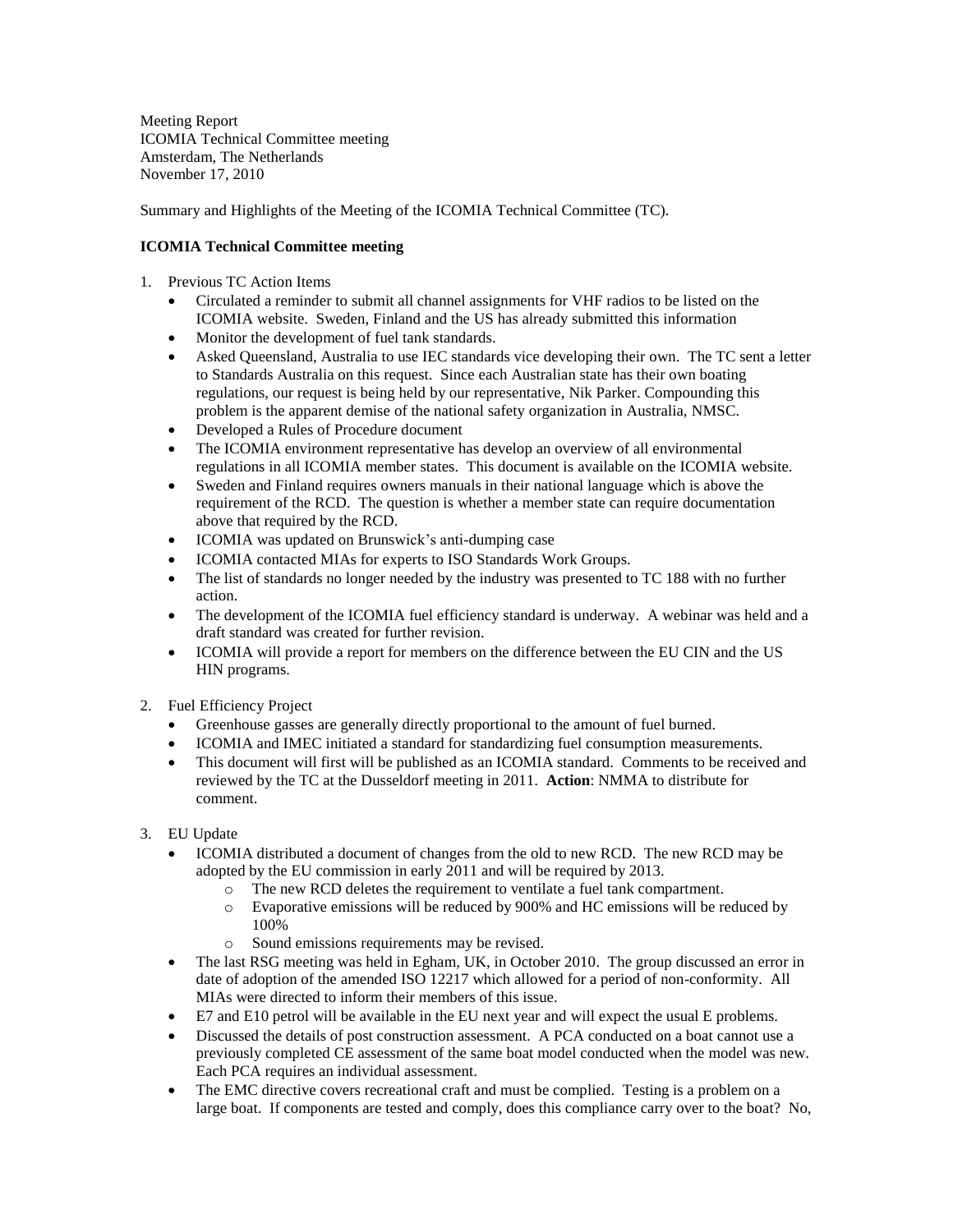though that is the practical solution. The group will research how the shipbuilding industry complies with their EMC requirements.

- Lake Constance is a special issue with old exhaust emissions rules. It is a potable watershed for 3 countries. Its rules almost prohibit petrol inboard engines due to its tough emissions requirements.
- Lake Balaton in Hungary has banned powerboats except in emergencies.
- Italy and Spain wants to ban all lifejackets placed on the market certified under the old series of EN/ISO standards for lifejackets. The EU commission determined that both the old and the new series of ISO standards may be used for lifejacket certification. Italy seems to want the TC to help fight this ruling. I offered that this was beyond the scope of the TC.
- The TC received a report on anti-dumping measures of Chinese fiberglass. This product now has a 46% levy, to the determent of the boat building industry. The EU states will soon determine whether to continue this levy for the next 5 years.
- The RTT directive which covers VHF radios in boats is currently under revision. SOLAS requirements are being reviewed for adoption.
- 4. US Update
	- E-diesel will probably not be available in the US markets.
- 5. Reports of the Marine Industry Associations
	- NMMA gave an update of the following 7 projects: E15 labels on petrol pumps, Workers compensation, Ban on lead in fishing tackle, Vehicles for boat towing, Wakeboard ban, Compliance seminars, and Additional standards in the NMMA certification program.
	- Finland reported that they have projects for an aluminum repairs standard and a stability standard for 6.5m powerboats (due to an accident on a small bowrider).
	- UK reported that they initiated a regulation ceiling, and that no new regulation can be enacted without one being pulled.
	- Sweden reported that they are looking at black water requirements.
	- France reported that their main concern is grey water.
	- Canada reported that TP 1332 has been revised.
- 6. Standards updates
	- TC 188 has 94 published standards. WG meetings have been held in Genoa and Amsterdam in 2010 and in Düsseldorf and Paris in 2011. The plenary meeting will be June 27-July 1, 2011.
	- Ten 2011 systematic reviews have started already.
	- The WGs still need new members.
	- Issues include: navigation light standards, revision of the RCD, and Distributed power. Scantlings and Stability reviews are underway, and simplified versions of these two standards will be requested. It was requested that ICOMIA develop guidance documents for the industry when using Scantlings and Stability standards. IMCI will contribute to these projects.
	- The standards harmonization group met yesterday and finished fuel systems, man overboard and the super label. Next meeting of the group is in December in Nashville.
- 7. Technical Committee Rules of Procedure
	- The Rules of Procedures for TC, originally created by NMMA, was accepted by the committee and will be presented to the Executive Committee for approval.
- 8. New Business
	- ICOMIA requested new technology topics for the METS Technology Forum in 2011.
	- NMMA created an outline for an approval and maintenance policy of ICOMIA standards. NMMA was given the ok to move forward with this document and will team with ABYC on its creation.
	- IMO NOx emissions limits (Tier II) will be significantly lower beginning January 2011.
- 9. The next meeting of the ICOMIA Technical Committee will be held in January 2011 at Boot Düsseldorf.